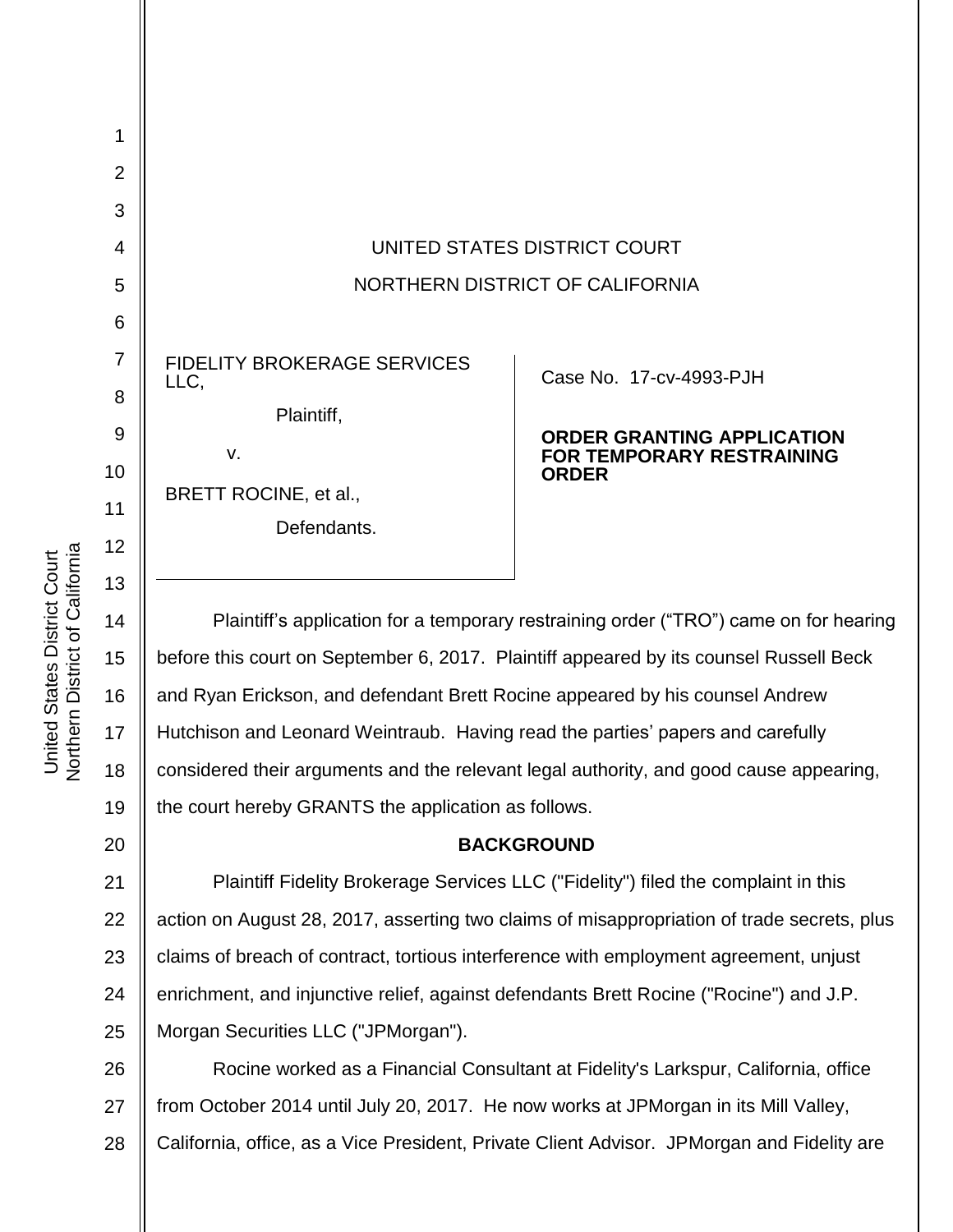1 2 direct competitors. Complaint ("Cplt") ¶¶ 3, 4, 6; Declaration of Peter Van Bemmel in support of TRO application ("Van Bemmel Decl.") ¶ 3.

Fidelity provides its customers a variety of financial services, including financial planning, retirement services, wealth management, securities execution and clearing, and life insurance services. Cplt ¶ 19. Unlike most other retail brokerage companies, Fidelity does not have its Account Executives, including its Financial Consultants, make "cold calls" to prospective customers who have no established relationship with Fidelity. Cplt ¶ 20.

Instead, Fidelity requires its Financial Consultants to develop service relationships based on leads that Fidelity provides, primarily prospective customers who have initiated contact with Fidelity, or existing customers who have experienced a "triggering event" such as a Fidelity 401(k) distributable event. Cplt ¶¶ 20-22. This lead-based approach to supporting its Financial Consultants distinguishes Fidelity from other full-service brokerages where individual brokers, rather than the firm, are responsible for establishing customer relationships. Cplt ¶ 23.

16 17 18 19 20 Fidelity requires each employee to execute a standard Fidelity Employee Agreement in which the employee agrees not to use or disclose Fidelity's confidential information, including customer information. Cplt ¶ 7; Van Bemmel Decl. ¶¶ 8-9. Rocine signed the Employee Agreement at the inception of his employment in 2012. Cplt ¶¶ 31- 34 & Exh. 1; Van Bemmel Decl. ¶ 8.

21 22 23 24 25 26 27 28 The Agreement defines "Confidential Information" as including "all information not generally known to the public at the time made known to the Employee," which in turn includes "trade secrets," "customer, prospect, vendor, and personnel lists," and "financial and other personal information regarding customers and employees." Cplt Exh. 1 at ¶ 1. The Agreement also includes a "Non-solicitation" provision, which prohibits an employee during his/her time of employment, and for one year thereafter, from using "Confidential Information" to solicit any Fidelity client to move his/her business away from Fidelity. Cplt Exh.  $1 \nvert 6$ .

3

4

5

6

7

8

9

10

11

12

13

14

15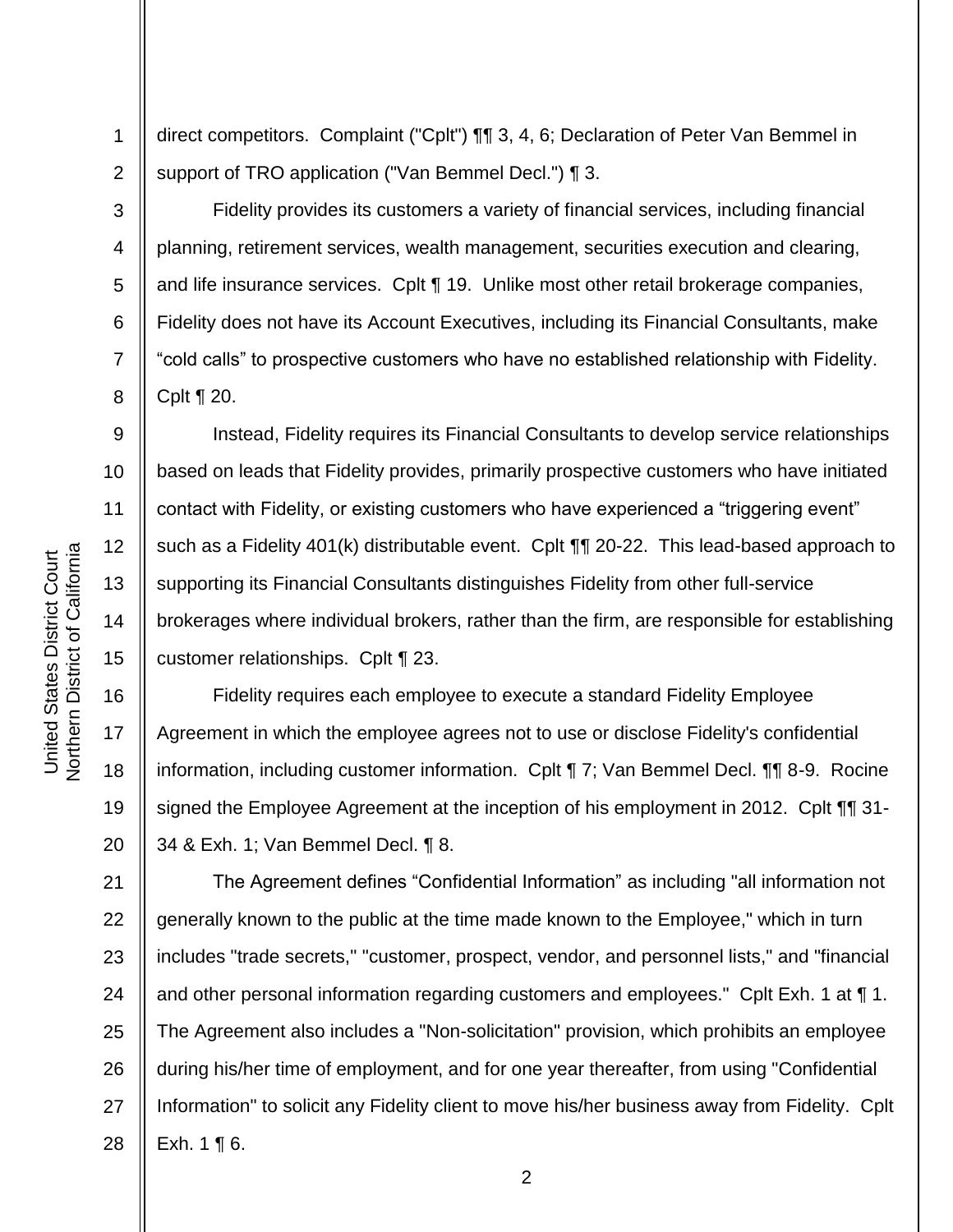**Northern District of California** Northern District of California United States District Court United States District Court

1

2

3

4

5

6

7

8

9

10

11

12

13

14

15

16

17

18

19

Mr. Van Bemmel, Rocine's former supervisor, met with Rocine before Rocine departed from Fidelity on July 20, 2017, and reminded him of his obligation not to use or disclose Fidelity's confidential customer information. Cplt ¶¶ 5, 38; Van Bemmel Decl. ¶ 12. In addition, on July 29, 2017, Fidelity sent Rocine a "separation letter," in which it again reminded Rocine of his obligation not to use Fidelity's confidential information and trade secret customer data, which Fidelity does not disclose to competitors and which it protects using various safeguards. Cplt ¶¶ 25-30, 40-41 & Exh. 5; Van Bemmel Decl. ¶ 14.

Beginning in late July, Fidelity began receiving reports that Rocine had been calling Fidelity's clients in an effort to divert their accounts to JPMorgan. Cplt. ¶ 43; Van Bemmel Decl. ¶ 13; see also Declaration of Jess Perez ("Perez Decl.") ¶ 4. Fidelity asserts that Rocine has been using names and contact information he obtained while working at Fidelity. Cplt ¶ 43.

After Fidelity learned about this, it sent Rocine a cease-and-desist letter on August 7, 2017, reminding him he was not permitted to use Fidelity's confidential customer information, including clients' names, addresses, telephone numbers, or account information. Cplt ¶¶ 8, 43 & Exh. 6; Van Bemmel Decl. ¶ 15. Fidelity also requested that Rocine return any confidential information in his possession. Cplt ¶ 43; Van Bemmel Decl. ¶ 15.

20 21 22 23 24 25 26 Although Rocine did not respond to the letter, JPMorgan did respond, by email on August 9, 2017, advising Fidelity that Rocine was aware of his obligations, and stating that "Mr. Rocine assures us that he did not retain a client list or any other confidential documents or property from Fidelity." Cplt ¶¶ 44, 45 & Exh. 7; Van Bemmel Decl. ¶ 16 & Exh. 7. Fidelity asserts, however, that notwithstanding JPMorgan's assurances, it has received reports directly from its customers that Rocine has been soliciting them to transfer their accounts to JPMorgan. Cplt ¶ 46; Van Bemmel Decl. ¶¶ 17, 18.

27 28 According to Fidelity, over the period July 31, 2017, to August 22, 2017, at least six different Fidelity clients reported that Rocine had contacted them and solicited them to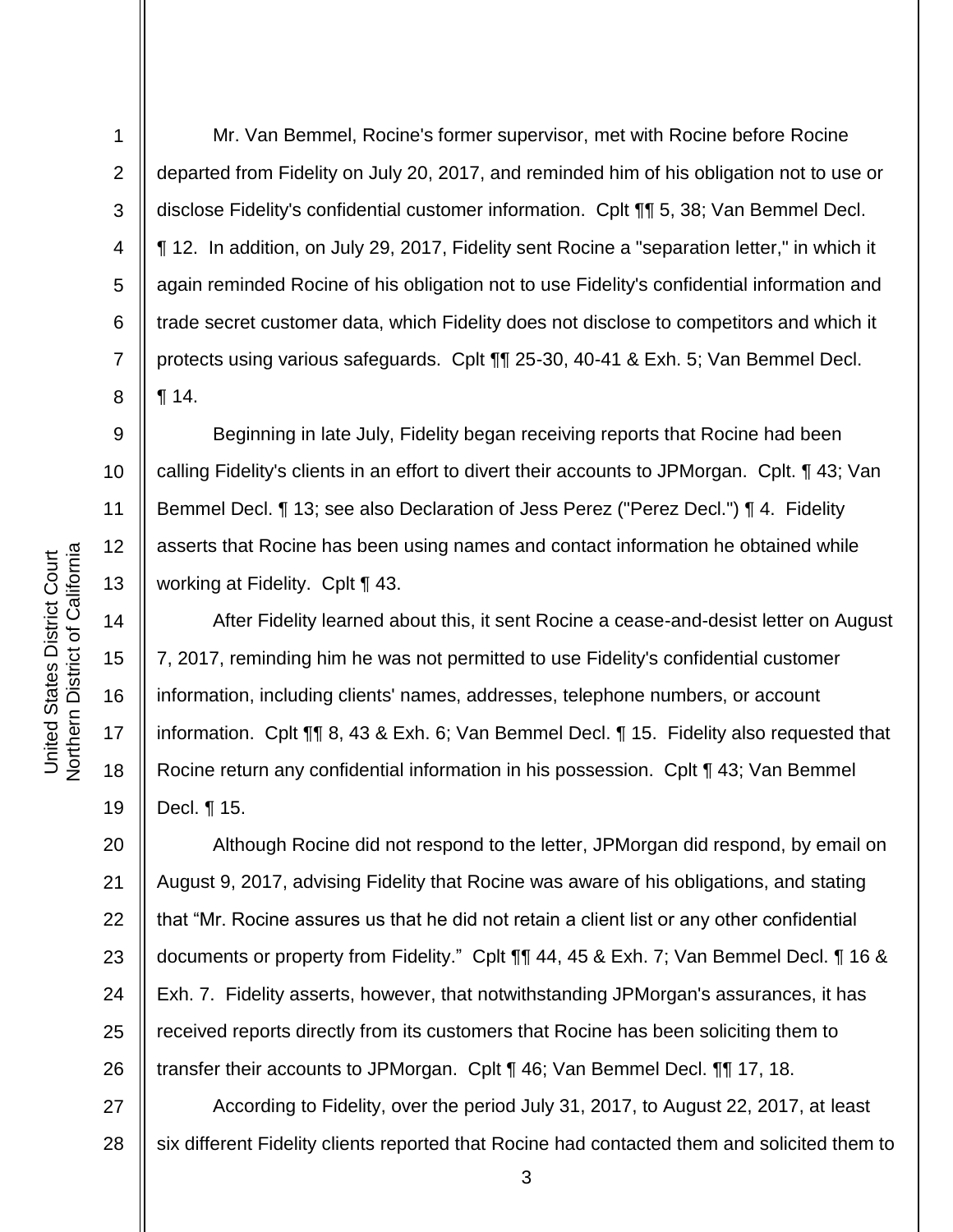**Northern District of California** Northern District of California United States District Court United States District Court

1

2

3

4

5

6

7

8

9

10

11

12

13

14

15

16

17

18

24

25

move their accounts to JPMorgan. Cplt ¶¶ 47-53 (citing reports by Fidelity customers identified as "EC," "GP," "PS," "KM," "GN," and "AN"); see also Van Bemmel Decl. 11 20-23 & Exhs. 7-8; Supp. Van Bemmel Decl. ¶ 3-7 & Exh. 1; Perez Decl. ¶¶ 5-11 & Exhs. 1- 6. Fidelity contends that Rocine could not have known of the existence of these customers unless he took confidential information with him when he left Fidelity. Cplt ¶ 54; Van Bemmel Decl. ¶¶ 13, 27.

Fidelity filed the complaint in the present action on August 28, 2017, asserting six causes of action – misappropriation of trade secrets (under both the Defend Trade Secrets Act of 2016 ("DTSA") and the California Uniform Trade Secrets Act ("CUTSA")), against both JPMorgan and Rocine; breach of contract, against Rocine; tortious interference with employment agreement, against JPMorgan; unjust enrichment, against Rocine; and injunctive relief, against both defendants.

Fidelity, JPMorgan, and Rocine are subject to the arbitration rules and regulations of the Financial Industry Regulatory Authority ("FINRA"), pursuant to FINRA Rule 13200. Cplt ¶ 11. Although this dispute will ultimately be decided in binding arbitration before FINRA, pursuant to FINRA Rule 13804, Fidelity is required to seek and obtain immediate injunctive relief in a court of competent jurisdiction before an expedited FINRA arbitration can proceed. Cplt ¶ 11.

19 20 21 22 23 Fidelity asserts that once a restraining order is issued by this court, an expedited arbitration can be scheduled with FINRA within 15 days of the entry of the TRO. Cplt ¶ 11. If no TRO is issued, the FINRA arbitration cannot proceed on an expedited basis, and will instead be assigned to a standard-track arbitration, which Fidelity contends might not take place for a year or more. Cplt ¶ 11.

## **DISCUSSION**

A. Legal Standard

26 27 28 Federal Rule of Civil Procedure 65 provides federal courts with the authority to issue temporary restraining orders and preliminary injunctions. Fed. R. Civ. P. 65(a), (b). Generally, the purpose of a preliminary injunction is to preserve the status quo and the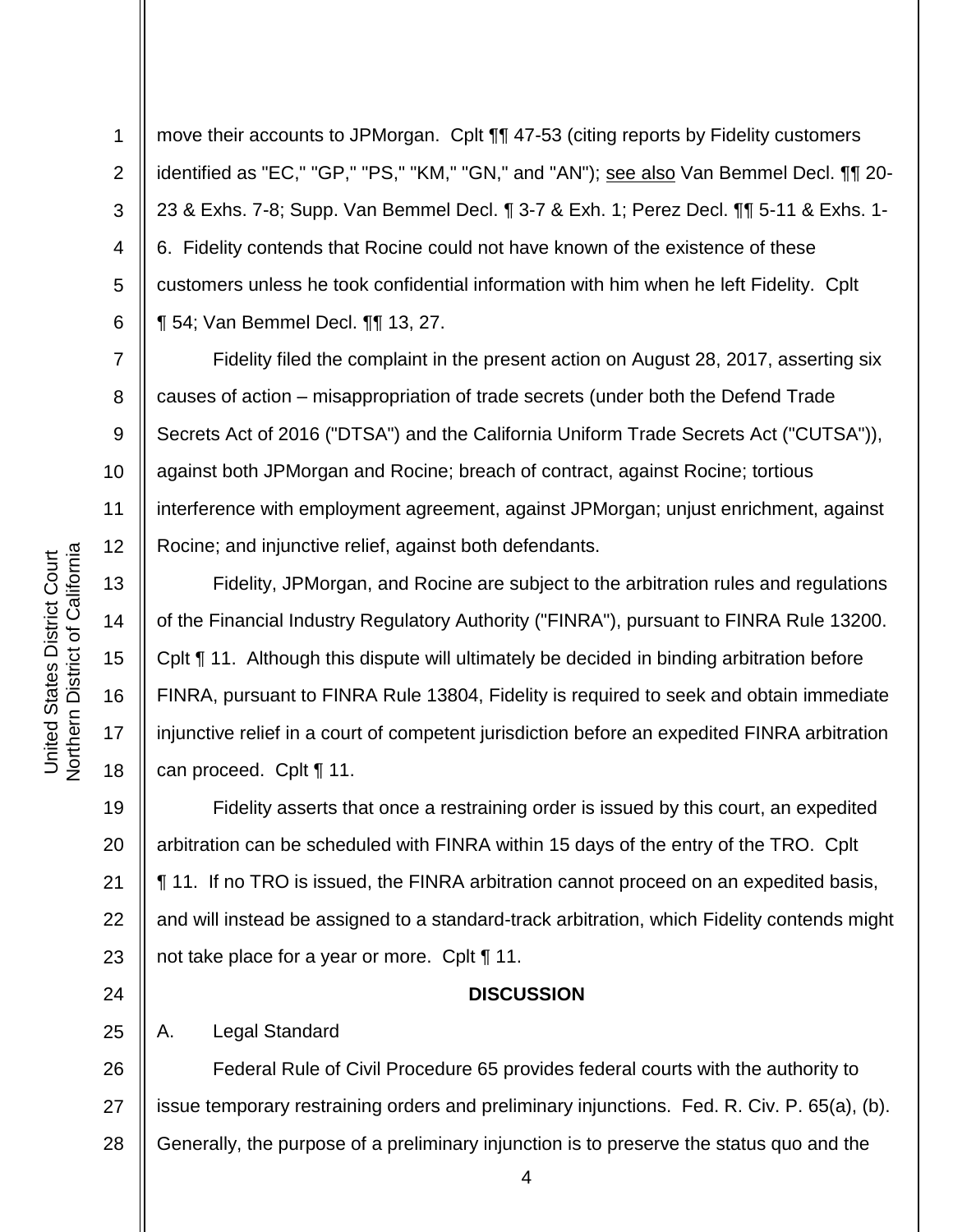1 2 3 4 5 rights of the parties until a final judgment on the merits can be rendered, see U.S. Philips Corp. v. KBC Bank N.V., 590 F.3d 1091, 1094 (9th Cir. 2010), while the purpose of a temporary restraining order is to preserve the status quo before a preliminary injunction hearing may be held. See Granny Goose Foods, Inc. v. Bhd. of Teamsters and Auto Truck Drivers, 415 U.S. 423, 439 (1974)).

Requests for temporary restraining orders are governed by the same general legal general standards that govern the issuance of a preliminary injunction. See New Motor Vehicle Bd. v. Orrin W. Fox Co., 434 U.S. 1345, 1347 n.2 (1977); Stuhlbarg Int'l Sales Co., Inc. v. John D. Brush & Co., Inc., 240 F.3d 832, 839 n.7 (9th Cir. 2001).

An injunction is a matter of equitable discretion and is "an extraordinary remedy that may only be awarded upon a clear showing that the plaintiff is entitled to such relief." Winter v. Natural Res. Def. Council, Inc., 555 U.S. 7, 22 (2008); see also Munaf v. Geren, 553 U.S. 674, 689-90 (2008). A preliminary injunction "should not be granted unless the movant, by a clear showing, carries the burden of persuasion." Mazurek v. Armstrong, 520 U.S. 968, 972 (1997) (per curiam) (citation omitted).

16 17 18 19 20 21 22 23 A plaintiff seeking a preliminary injunction must establish that he is likely to succeed on the merits, that he is likely to suffer irreparable harm in the absence of preliminary relief, that the balance of equities tips in his favor, and that an injunction is in the public interest. Winter, 555 U.S. at 20. Alternatively, the plaintiff may demonstrate that the likelihood of success is such that "serious questions going to the merits were raised and that the balance of hardships tips sharply in the plaintiff's favor," so long as the other two elements of the Winter test are met. Alliance for Wild Rockies v. Cottrell, 632 F.3d 1127, 1131-32 (9th Cir. 2011).

B. Fidelity's Application for a TRO

25 26 27 28 Fidelity seeks a TRO enjoining both JPMorgan and Brett Rocine from using, disclosing, transmitting, and continuing to possess, for any purpose, including to solicit any customer or prospective customer of Fidelity, the information contained in the records of Fidelity, including but not limited to the names, addresses, telephone numbers,

6

7

8

9

10

11

12

13

14

15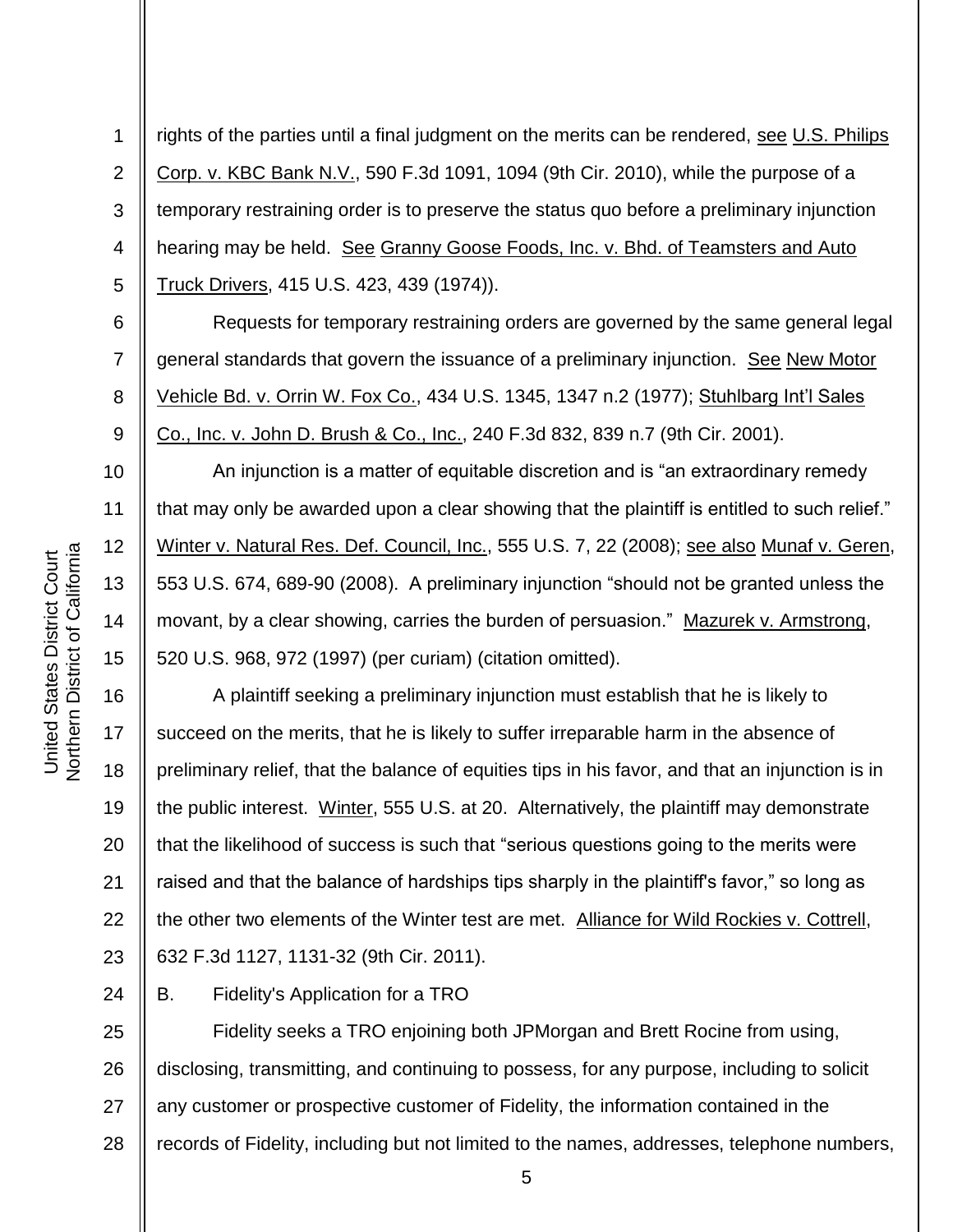1 2 email addresses, and confidential financial information of any customers Rocine learned of through his employment with Fidelity.

Fidelity argues that it is entitled to injunctive relief because it can demonstrate a likelihood of success on the merits, a likelihood of irreparable harm in the absence of preliminary relief, that the balance of equities tips in its favor, and that an injunction is in the public interest.

7

3

4

5

6

8

9

10

11

12

13

14

15

16

17

18

1. Likelihood of success on the merits

Fidelity first contends that it has a strong likelihood of success on the merits, because it has demonstrated that defendants misappropriated Fidelity's trade secret information, and that Rocine breached the Employment Agreement by using Fidelity's "Confidential Information" to solicit Fidelity's customers. Fidelity cites to the declarations and other evidence supporting its claim that Rocine repeatedly contacted his former clients at Fidelity to solicit their business on behalf of JPMorgan.

In opposition, Rocine contends that he did not misappropriate any Fidelity confidential or trade secret information. He claims that he took nothing with him when he left Fidelity – no client list, and no other documents or information, including contact information, account numbers, account balances, or social security numbers. Declaration of Brett Rocine ("Rocine Decl.") ¶¶ 5-6.

19 20 21 22 23 24 Rocine asserts that after joining JPMorgan, he "made a list from memory of a small number" of his former clients at Fidelity, because he wanted to inform them that he had moved to JPMorgan, Rocine Decl. ¶ 9, which he contends is not an improper solicitation. He claims that the list contained approximately 25-30 names of his former Fidelity clients (out of approximately 1,000 clients he serviced while he was at Fidelity). Id.

25 26 27 28 Rocine claims that after creating this list (from memory), he searched the JPMorgan computer system to try to obtain their contact information, in the event they were also JPMorgan clients. Id. He asserts that "virtually all" the Fidelity clients he looked up on the JPMorgan system also had "some type of account" at JPMorgan. Id.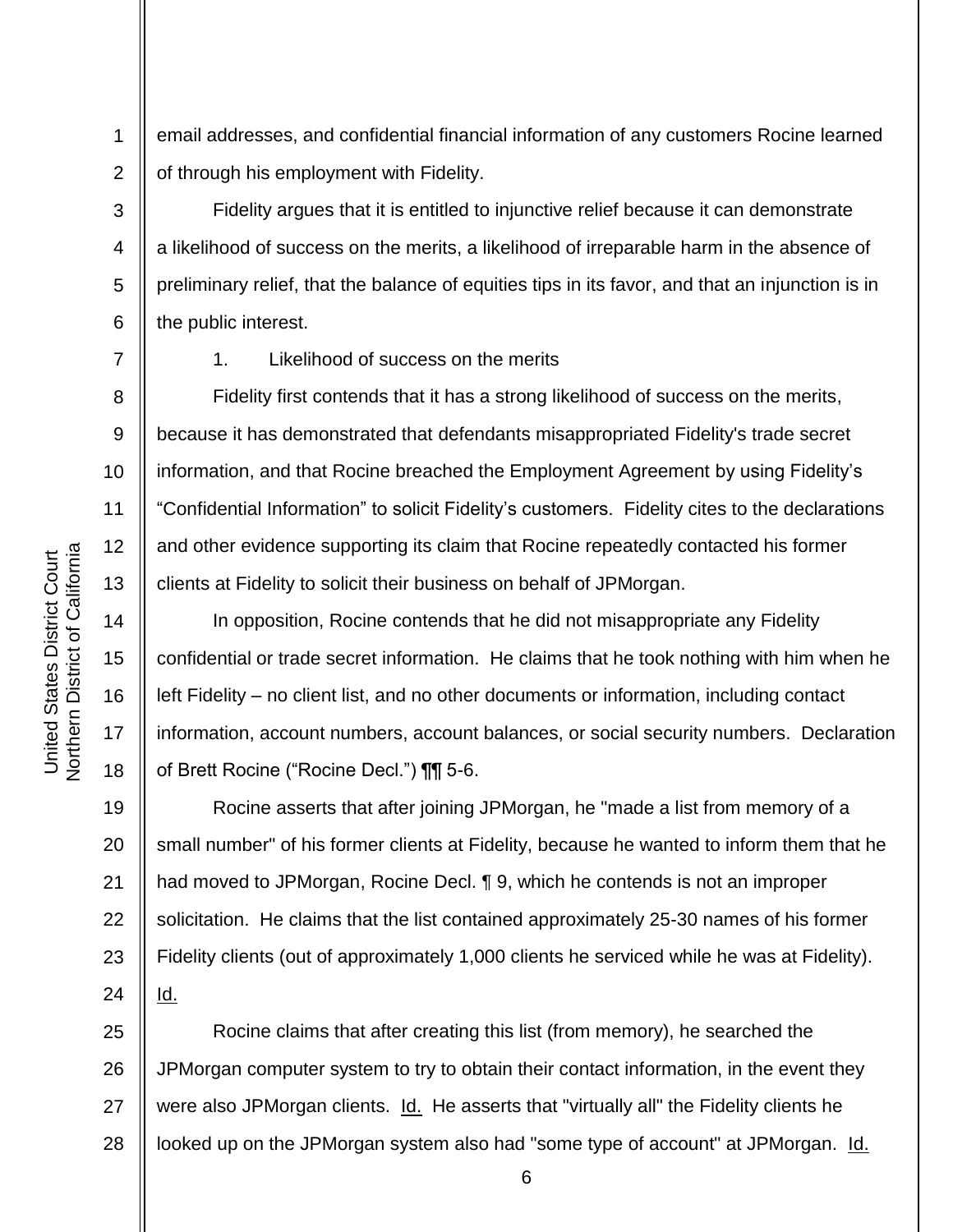For "the few" Fidelity clients who he did not locate in the JPMorgan system, he searched publicly-available databases for those names, and was able to find contact information (phone numbers) for all of them. Id.

Rocine claims he then called the approximately 25-30 Fidelity customers to let them know he had left Fidelity and was working at JPMorgan. Rocine Decl. ¶ 10. He asserts that he spoke with only 15-20 of those former clients, and left voicemail messages for the rest. Id. He contends that he did not initiate further calls to any of those former clients if they did not contact him or ask him to call them. Id. He claims that beyond those 25-30 former Fidelity clients, he has not contacted any of the remaining approximately 1,000 clients he serviced while at Fidelity. Rocine Decl. ¶ 11.

As for the allegations regarding the six Fidelity customers who allegedly claim that Rocine contacted them repeatedly and tried to persuade them to move their accounts to JPMorgan, Rocine denies that he left multiple messages or solicited any business. Rocine Decl. ¶¶ 14-20. He contends that he has a "strong relationship" with one of the Fidelity clients that he contacted, and that that person has called him several times wanting to know more about his new job at JPMorgan, and that the two of them had lunch one time in August. Rocine Decl. ¶ 18.

18 19 20 21 22 23 24 Rocine also argues as a general proposition that customer lists and general customer information do not necessarily constitute trade secrets, because information is not a trade secret when it is readily ascertainable through public sources. His counsel argued further at the hearing that Fidelity's customer lists cannot be protectable trade secrets if, as provided in the Employment Agreement, a departing Fidelity employee is barred from using such information to solicit business for only one year after leaving his/her employment at Fidelity.

25 26 27 28 The court finds it unnecessary to determine whether the information regarding Fidelity's customers constitutes trade secrets, because it finds that Fidelity has established a likelihood of success on the merits as to the claim of breach of contract. Rocine does not dispute that he is bound by the Employee Agreement, which prohibits

1

2

3

4

5

6

7

8

9

10

11

12

13

14

15

16

17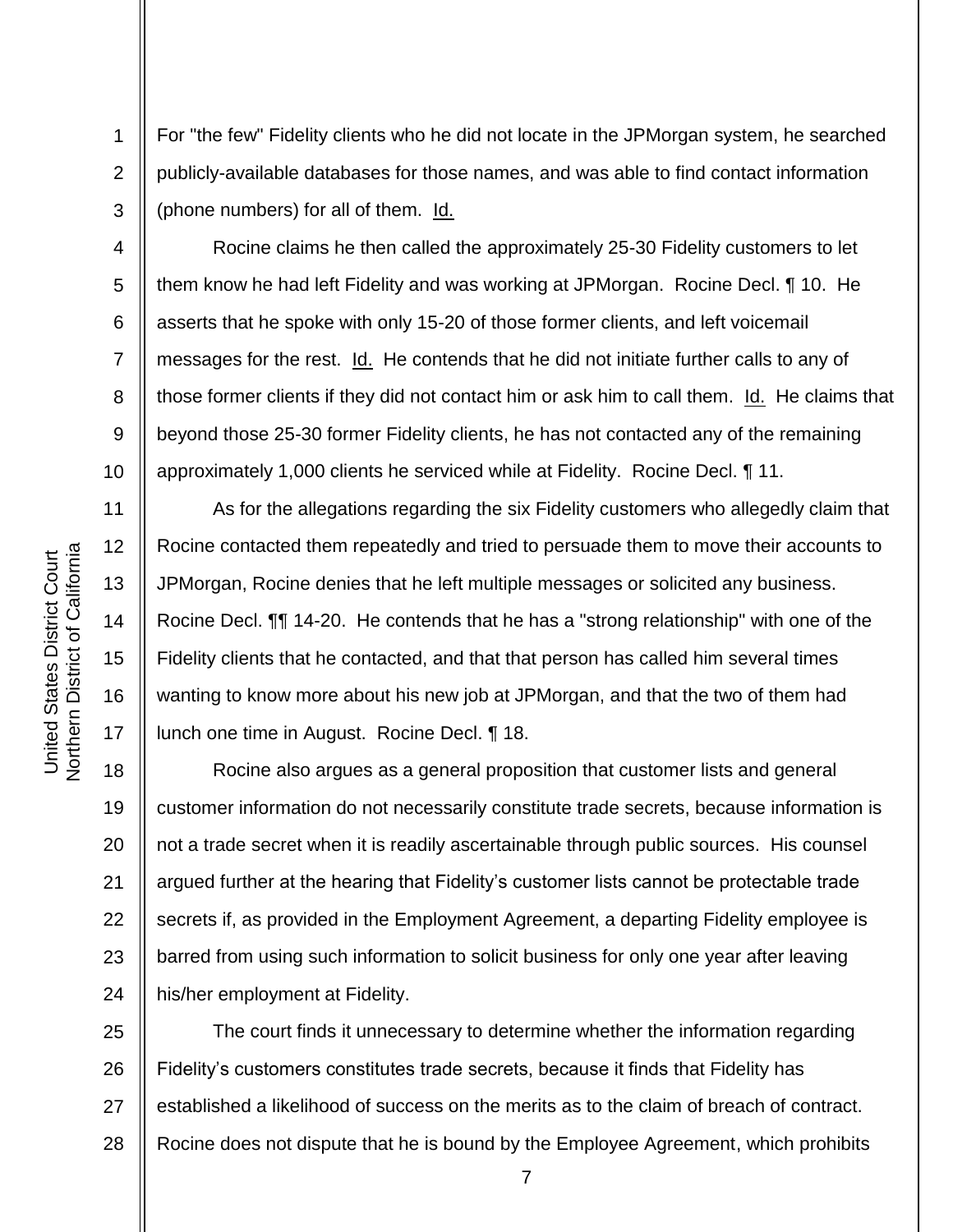his/her business away from Fidelity for a period of one year following his departure from Fidelity.

1

2

3

4

5

6

7

8

9

10

11

12

13

14

15

16

17

18

At the hearing, Rocine's counsel attempted to argue that nothing precludes Rocine from soliciting his former Fidelity clients, and also asserted that he has not solicited anything from any former client. The court is persuaded, however, that the contemporaneous notes of customer calls maintained by Fidelity, which are supported by Mr. Perez's descriptions of his conversations with those customers, plus the recording of the customer voice-mail which was played by Fidelity's counsel at the hearing, provide sufficient support for Fidelity's claim that Rocine used Fidelity's "Confidential Information" to solicit its customers. $<sup>1</sup>$ </sup>

him from using Fidelity's "Confidential Information" to solicit any Fidelity client to move

The court finds it disingenuous, at best, for Rocine to claim that he did not "use" Fidelity's "Confidential Information" to solicit Fidelity's customers because all he did after his departure was put together a list of customers "from memory" and then look up their contact information in JPMorgan's account databases or in publicly-available databases. The fact remains that he would not have known whose name to look up had he not first obtained the names during the course of his employment at Fidelity.

2. Irreparable harm

19 20 21 22 23 Next, Fidelity argues that it has established a likelihood of irreparable harm as a result of defendants' wrongful and ongoing acts. Fidelity claims that is has suffered and is suffering irreparable harm through loss of both its confidential information (including trade secrets) and its customer goodwill, even among customers who have declined defendants' solicitations to transfer and/or who have reported being uncomfortable with

24

l

25 26 27 28 1 Rocine argues that the reports of customer calls are hearsay, and thus inadmissible. In general, however, because of the urgency involved, and the limited time that TROs remain in effect, declarations and evidence supporting an application for a TRO need not conform to the standards for a summary judgment motion or the Federal Rules of Evidence. See Schwarzer, et al., Fed. Civ. P. Before Trial (2017 ed.) § 13:105 (citing Johnson v. Couturier, 572 F.3d 1067, 1083 (9th Cir. 2009); Flynt Distrib. Co., Inc. v. Harvey, 734 F.2d 1389, 1394 (9th Cir. 1984)).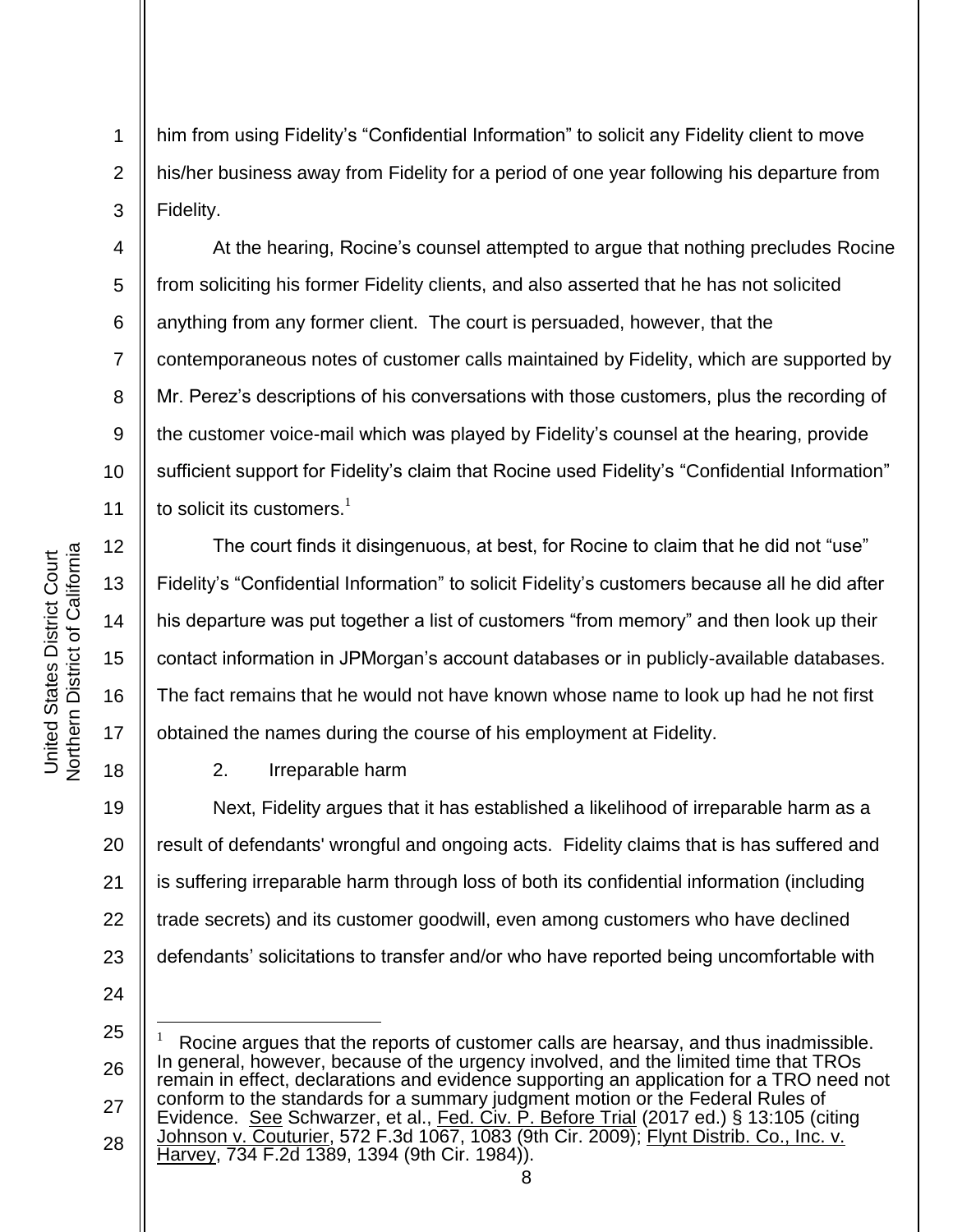1 Rocine's conduct and message.

Fidelity contends that defendants' theft and use of highly sensitive customer information threatens to cause Fidelity customers to perceive that Fidelity does not protect the security of their confidential financial information. Fidelity cites to comments made by some of the customers Rocine contacted, who reported, for example, that they were concerned about the protection of their private financial information or that they perceived Rocine's actions as "unprofessional."

In opposition, Rocine argues that Fidelity cannot demonstrate that it faces any prospect of irreparable harm. Rocine asserts that more than two months have passed since his departure from Fidelity, without a single Fidelity client having moved his/her account from Fidelity to JPMorgan. See Rocine Decl. 1 12. Thus, he argues, it is difficult to tell what "irreparable harm" Fidelity will suffer if no injunction issues, and in particular, it is unclear what "status quo" Fidelity is seeking to have altered by an injunction.

In addition, Rocine argues, a temporary loss of income, or any money damages, is not sufficient to constitute "irreparable harm." He contends that the threatened injury is amenable to mathematically precise computation – for each customer that leaves Fidelity for JPMorgan, the trade lost by Fidelity can be calculated. Rocine argues that such amounts cannot constitute irreparable harm.

19 20 21 22 23 24 25 26 27 28 The court finds that Fidelity has shown the likelihood of significant irreparable harm if Rocine is not enjoined from using its client confidential information, at least until the merits of Fidelity's claim have been resolved in the FINRA arbitration. While Rocine is correct that monetary injury alone is not "irreparable," see Sampson v. Murray, 415 U.S. 61, 90 (1974), Fidelity has also made a showing of a likelihood of harm that may be truly irreparable. For example, if Rocine continues to pursue business from his former Fidelity clients, Fidelity will suffer harm to its reputation if it is perceived to have violated or allowed the violation of its clients' confidential contact information. See Stuhlbarg, 240 F.3d at 841 ("Evidence of threatened loss of prospective customers or goodwill certainly supports a finding of possible irreparable harm.").

2

3

4

5

6

7

8

9

10

11

12

13

14

15

16

17

18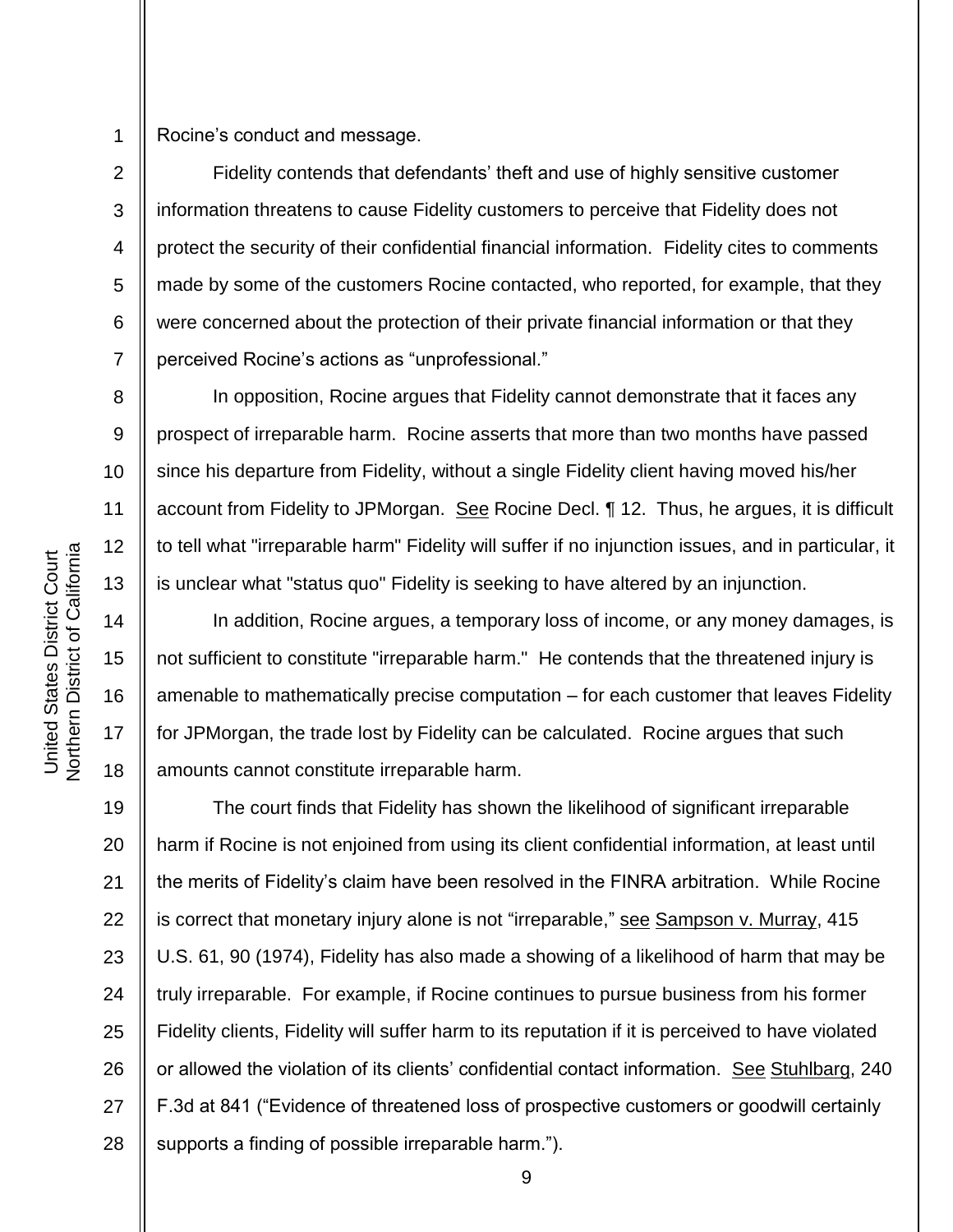1 2

3

4

5

6

7

8

9

10

11

12

13

14

15

16

17

18

19

## 3. Balance of hardships and public interest

Finally, Fidelity argues that both the balance of equities and the public interest strongly favor granting the requested injunctive relief. Fidelity claims that the benefit of injunctive relief far outweighs any detriment to defendants, as an injunction would protect Fidelity's valuable trade secrets, goodwill, business reputation, methods of business operations, and contract rights. Fidelity asserts that any injunction would be focused on preventing defendants from using Fidelity's confidential information, and such an order would not cause significant hardship to defendants because it would only require them to comply with existing law.

In response, Rocine contends that balancing the risks of harm dictates denial of an injunction. He claims that he would face a "profound injury" were an injunction to be issued – because an injunction would "effectively inhibit his clients from doing business with him" – and that by contrast, Fidelity will suffer no irreparable harm if an injunction is denied.

Fidelity also contends that the public interest will be served by granting injunctive relief, because without injunctive relief, individuals such as Rocine will be free to misappropriate their former employer's confidential information with impunity, and competing brokerage institutions will continue to recruit Fidelity employees who can share its confidential customer information.

20 21 22 23 24 In response, Rocine argues that issuance of an injunction would be "significantly injurious" to the public, because he has clients who wish to continue to do business with him. He contends that the clear public interest in allowing individuals to continue to receive services of their established and trusted investment advisor mandates denial of plaintiff's request for injunctive relief.

25 26 27 28 The court finds that the balance of hardships and the public interest both favor the issuance of a TRO. Rocine's argument is essentially that the issuance of a TRO will harm him because it will interfere with his ability to service those clients who might wish to transfer their accounts to JPMorgan. However, nothing in the TRO precludes Rocine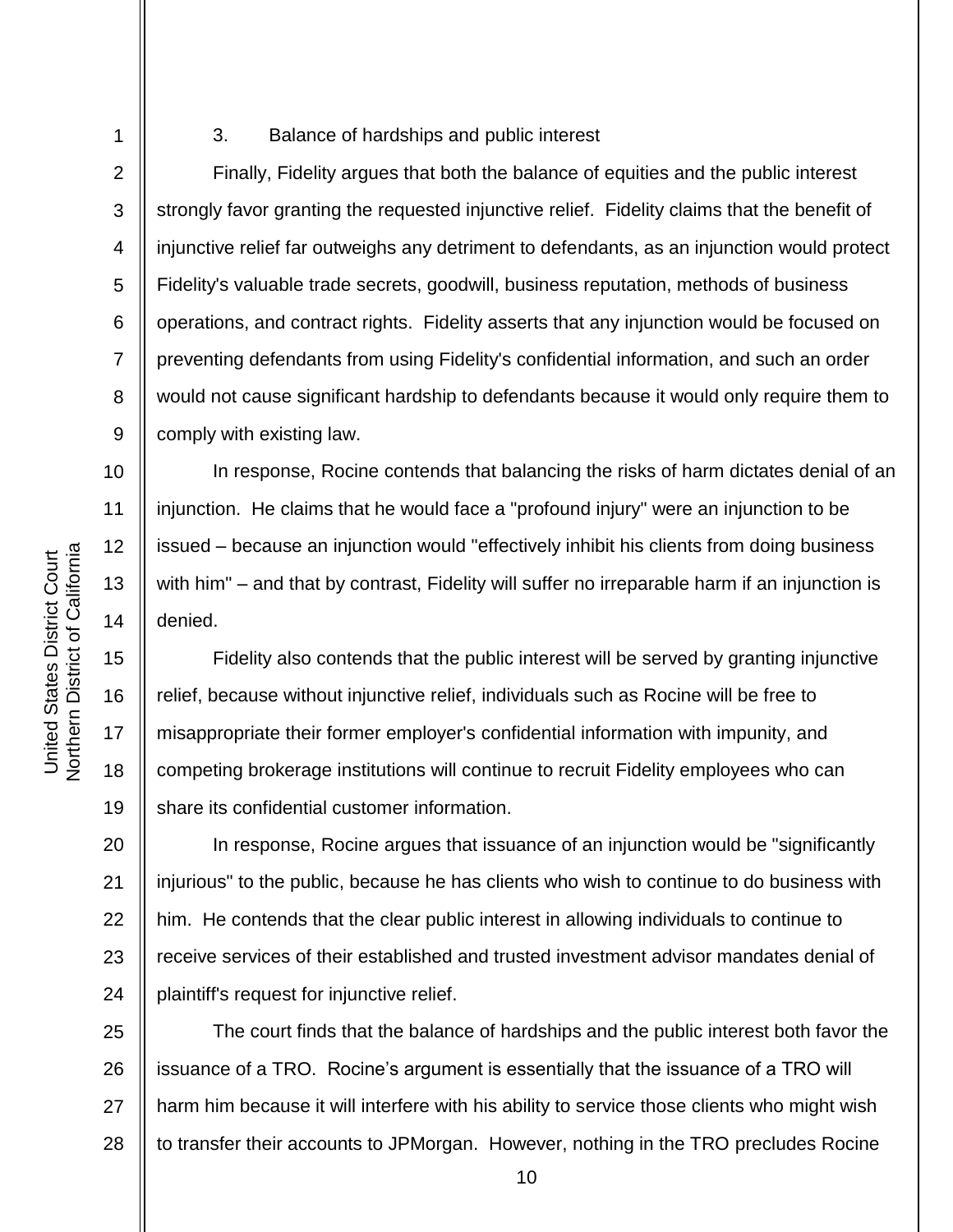6

7

8

9

10

11

12

13

14

15

17

21

22

1 2 3 4 5 from sending his former clients a written announcement regarding his move to JPMorgan, and nothing will preclude Fidelity customers from transferring their accounts to JPMorgan. What the TRO bars is the use by Rocine of Fidelity's customer information – whether that information is stored in his brain or located elsewhere – to solicit customers to transfer their accounts.

## **CONCLUSION**

In accordance with the foregoing, the court hereby GRANTS Fidelity's application for a TRO. With regard to the question concerning the duration of the TRO, the court notes that while a TRO issued without notice expires automatically within the time set in the order, not to exceed 14 days, and may be extended for another 14 days "for good cause" or by consent of both parties, Fed. R. Civ. P. 65(b)(2), there is no time limit or other requirements clearly set in the Federal Rules for the court to set the hearing on the motion for preliminary injunction where the TRO was issued with notice. See Schwarzer, et al., § 13:126. Accordingly, the duration of the TRO will be 14 days, with an extension of 14 days, or 28 days, to allow for the dispute to be submitted for arbitration.<sup>2</sup>

16 18 19 20 Within that 28 days, Fidelity must initiate the FINRA arbitration and determine whether a motion for a preliminary injunction will be filed. Given that a preliminary injunction would, if granted, preliminarily adjudicate the merits of a dispute whose merits will be decided in an arbitral forum rather than by this court, the court sees no utility in scheduling a hearing for such a motion. The parties shall meet and confer and advise the court what if any further action they contemplate in this court.

The court ORDERS as follows:

23 24 1. Effective immediately, defendants are enjoined from, either directly or indirectly, and whether acting alone or in concert with others, using, disclosing,

25

l

<sup>26</sup> 27 28 <sup>2</sup> Regardless of the fact that Rule 65 does not clearly address the duration of a TRO issued with notice, the court finds, based on the nature of the relief provided, that a TRO cannot be extended indefinitely, even upon notice and hearing. Thus the court issues the TRO for the maximum duration specified under Rule 65(b)(2). See Schwarzer, et al., § 13:133.